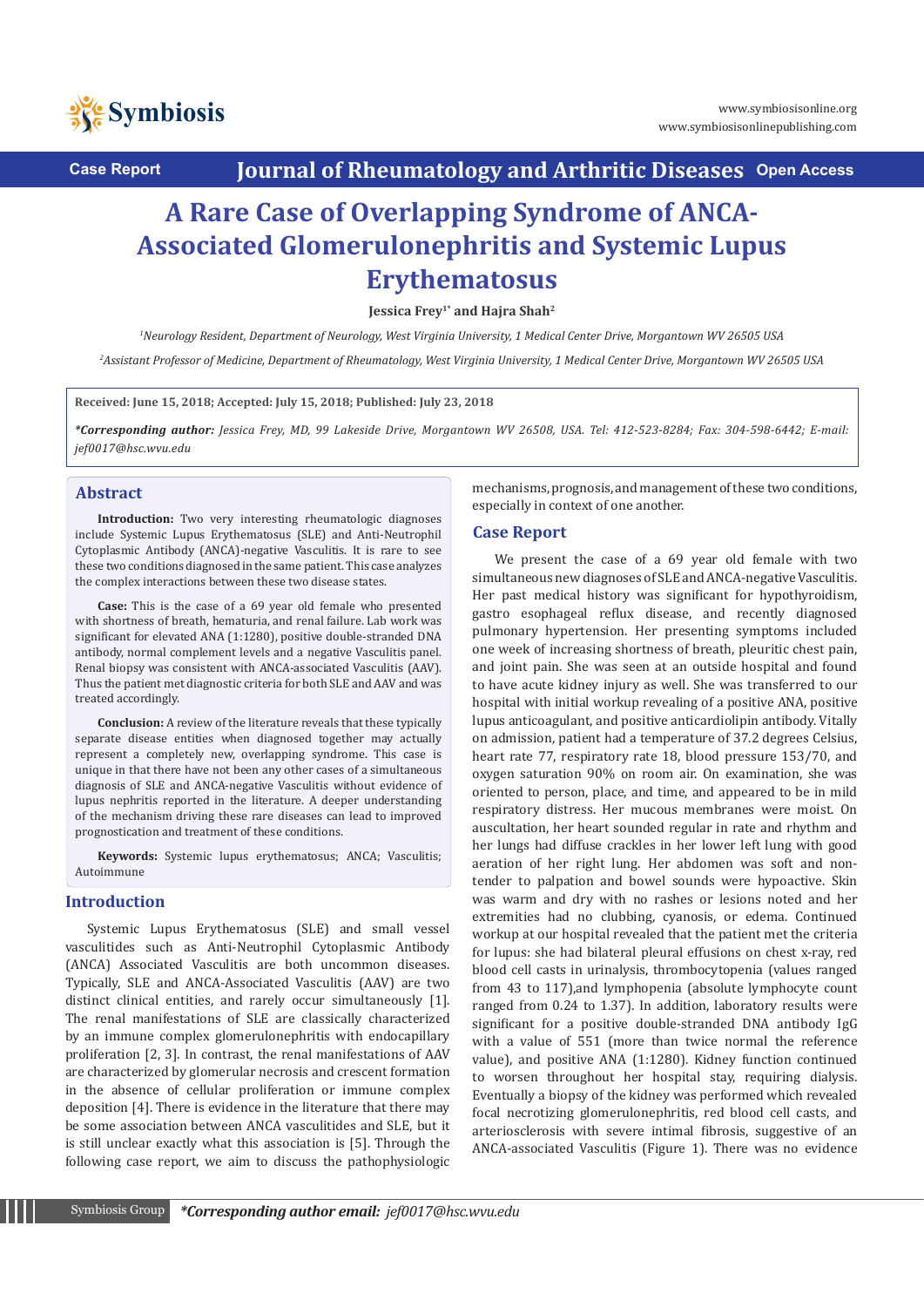

Figure 1: Patient's renal biopsy in a Jones silver stain demonstrating a glomerulus with a focus of fibrinoid necrosis and a red blood cell cast in the tubule next to it, 400 x magnifications.

of endocapillary proliferation or immune complex deposition. Patient had a negative C-ANCA, indeterminate P-ANCA, and follow up myeloperoxidase and proteinase-3 labs were negative. In addition, other pertinent negative labs included negative complement 3 (C3), complement 4 (C4), Anti-Sjogren's Syndrome A (SSA), Anti-Sjogren's Syndrome B (SSB), Rheumatoid Factor (RF), and anti-glomerular basement membrane antibody. Based on this workup, the patient met the criteria for both SLE and AAV. She was given a course of high dose steroids while in the hospital and subsequently started on cyclophosphamide. Her symptoms improved and she was suitable for discharge. She continued to be followed by rheumatology and nephrology as an outpatient with tri-weekly dialysis sessions. After two months, our patient's disease stabilized on azathioprine and cyclophosphamide and she no longer required dialysis. She remained stable without requiring dialysis for another 10 months. However, about a year after her diagnosis, she developed pancytopenia and had to be readmitted to the hospital. Unfortunately, it was a complicated hospital course involving neutropenic fever which did not improve with antibiotics and pancytopenia which did not improve with multiple transfusions of blood products. She additionally had severe metabolic acidosis thought to be secondary to splenic infarctions and required intubation and pressor support. Family ultimately decided to pursue a comfort measures approach. Thus the patient was compassionately extubated and she passed away shortly thereafter.

# **Discussion**

Based on the Chapel Hill consensus conference in 2012, this patient's Vasculitis diagnosis is most consistent with the

microscopic Polyangiitis subtype because her biopsy reveals necrotizing Vasculitis of the small vessels without immune deposits and no evidence of granulomatous inflammation or eosinophils. Our patient also met 6 of the 11 criteria for SLE as defined by the 1997 Update of the 1982 American College of Rheumatology Revised Criteria: nonerosive arthritis, pleuritis (bilateral pleural effusion seen on CXR), renal disorder (red blood cell casts), hematologic disorder (lymphopenia and thrombocytopenia), immunologic disorder (anti-DNA and antiphospholipid antibodies), and positive antinuclear antibody. Thus, she fulfilled diagnostic criteria for both AAV and SLE.

There are three possibilities to explain the ultimate diagnoses of both AAV and SLE in this patient: she had a Vasculitis that happened to meet SLE criteria, she had a separate renal Vasculitis in the setting of SLE, or the two together represent a single new and unique disease entity: an overlapping syndrome.

This case is significant for many reasons. First, it raises the question of the underlying mechanisms driving these two diseases. Since there are many features of SLE and AAV that overlap, it is possible that they are triggered together by similar mechanisms. Indeed, one study found that in 9% of cases, there was some underlying chronic inflammatory process that triggered the ANCA associated Vasculitis to develop into rapidly proliferating glomerulonephritis [7]. The path physiologies underlying the renal manifestations of each of these diseases are complex. Although classic lupus nephritis is thought to be secondary to immune complex deposition, it has been suggested in the literature that class IV lupus may be caused by a different mechanism [3]. Class IV lupus nephritis often exhibits prominent

**Citation:** Jessica F, Hajra S (2018) A Rare Case of Overlapping Syndrome of ANCA-Associated Glomerulonephritis and Systemic Page 2 of 4 Lupus Erythematosus. J Rheumatol Arthritic Dis 3(2): 1-4.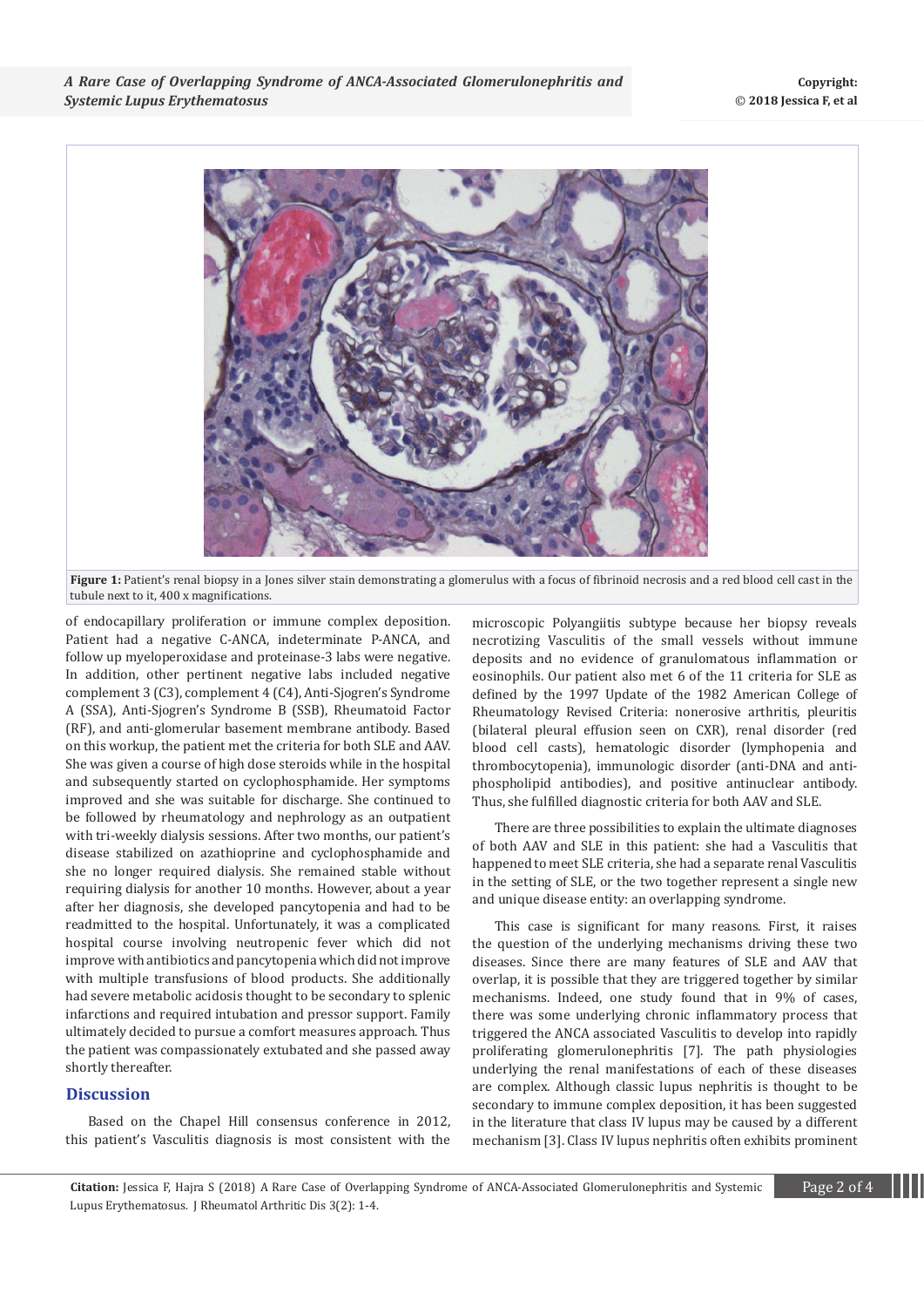glomerular necrosis and little or no immune complex deposition. Some studies have suggested that crescentic necrotizing pauciimmune glomerulonephritis may be a very rare variation of lupus nephritis [2]. However, it is also hypothesized that this manifestation of lupus nephritis is driven by ANCA via activation of neutrophils that release cytokines, leading to endothelial damage and the resultant necrosis and crescent formation [4]. The significance of ANCA seropositivity in lupus workup therefore requires further examination.

ANCA seropositivity is detected in up to 30% of all SLE patients [5, 8]. Typically, SLE patients with ANCA positivity are found to have p-ANCA, and rates of ANCA seropositivity are even higher in patients with renal involvement, suggesting some association [8].There is conflicting information regarding the importance of testing for ANCA in SLE. Some studies have suggested that the degree of seropositivityin SLE patients does not significantly differ from the general population and is not associated with a different clinical presentation, so therefore the routine measurement of ANCA in SLE patients is not generally recommended [9]. However, other studies have suggested that ANCA seropositivity correlates with disease duration, severity of symptoms including alveolar hemorrhage, and response to specific treatments [4,5].Therefore ANCA testing in lupus is of some value. The role of ANCA in lupus renal disease is further complicated by the fact that in up to 10-20% of pauci-immune glomerulonephritis cases, ANCA is seronegative [2]. This subgroup of pauci-immune glomeronephritis patients is much rarer and less studied. In addition, this subgroup of ANCA negative patients with pauci-immune glomerulonephritis challenges the theory that ANCA is the driving factor in pauci-immune glomerulonephritis as a rare manifestation of lupus nephritis. One review found that ANCA negative patients had a higher prevalence of nephrotic syndrome, more severe renal glomeruli lesions, and overall poorer outcome compared to ANCA positive patients [10]. The underlying pathophysiology of ANCA-negative pauci-immune glomerulonephritisis not clear at this time, but it has been suggested that neutrophil infiltration plays a key role even in the absence of ANCA antibodies [2, 10-12].

The idea of an "overlapping syndrome" where SLE and AAV coexist has been reported in the literature [1, 11, 13]. The vast majority of overlapping cases that have been reported are ANCA positive, and 96% of those cases are p-ANCA positive [13]. Indeed, one recent literature review found that when excluding patients that had only extra renal manifestations of SLE, only 8 cases of SLE/AAV overlap syndrome were reported, and of these all were p-ANCA positive[11]. The overlapping syndrome is thought to be a unique disease entity where neither disease state predominates nor the sum of their symptoms determines severity. Typically, patients with overlapping syndrome have more severe presentations than patients with either disease alone and it is associated with a higher prevalence of pericarditis, arthritis, necrotizing and crescentic glomerulonephritis, and cytopenia [13]. There also may be an association between overlap syndrome and antiphospholipid antibody syndrome [13].

in the literature, there have also been cases of ANCA positive glomerulonephritis in the setting of SLE as well as ANCA negative glomerulonephritis outside the setting of SLE[1, 4, 7, 10-12,14]. There have also been cases of pauci-immune glomerulonephritis reported in the setting of concurrent lupus nephritis[4, 8, 15]. Our case demonstrated no evidence of lupus nephritis since there was no evidence of immune complex deposition on biopsy. What makes our case unique is that, to our knowledge, there has only been one other case of pauci-immune ANCA negative glomerulonephritis without renal manifestations of lupus nephritis occurring in the setting of SLE reported in the literature [2]. In addition, whereas in other cases patients already carried one diagnosis and later went on to develop symptoms consistent with a second diagnosis; this is the first case of a simultaneous diagnosis of SLE and pauci-immune ANCA negative glomerulonephritis.

An understanding of the underlying mechanism is important because knowledge of the driving factor responsible for the patient's symptoms can influence both prognosis and treatment. One study found that there is a 35% mortality rate over 5 years in patients with ANCA negative glomerulonephritis [12]. Prognosis also changes in the context of each disease. For example, creatinine at the time of presentation is the best predictor of mortality in AAV, whereas the class of lupus nephritis is often used for SLE prognosis [12, 16]. A recent European multicenter study that looked at 160 patients with ANCA-associated Vasculitis determined that the serum creatinine at the time of initial presentation was the best predictor of renal function and prognosis of the disease after the first year [12]. In contrast, the prognostic indicators for SLE include male gender, a positive lupus anticoagulant, and the class of lupus nephritis at the time of diagnosis [16]. Our patient did have a positive lupus anticoagulant which would worsen her SLE prognosis. However, our patient also had a creatinine of 1.6 on presentation which would be predictive of a favorable prognosis in AAV. From a similar standpoint, differentiating SLE from AAV can also have an impact on treatment options. One limited study suggested that mycophenolate mofetil had higher remission rates and better prognoses in patients with ANCA-positive lupus nephritis as compared to cyclophosphamide [5]. Such as observation suggests that further research needs to be done to determine if induction and maintenance therapy in patients with ANCA-negative pauci-immune glomerulonephritis should be different than in either SLE or AAV alone. More invasive treatment, such as renal transplant, has different outcomes depending on which disease is being treated: renal transplantation resolves systemic symptoms in AAV whereas there is improvement in renal but not systemic symptoms of SLE [7]. We hope this patient's case will shed light on these two important rheumatologic diseases. Indeed, further exploration of the rare AAV and SLE overlapping phenomenon can lead to improved management of these conditions in the future.

## **Conclusion**

In summary, SLE and AAV are two distinct diseases that are likely related by some underlying mechanism. This underlying

In addition to these cases of overlap syndrome reported

**Citation:** Jessica F, Hajra S (2018) A Rare Case of Overlapping Syndrome of ANCA-Associated Glomerulonephritis and Systemic Page 3 of 4 Lupus Erythematosus. J Rheumatol Arthritic Dis 3(2): 1-4.